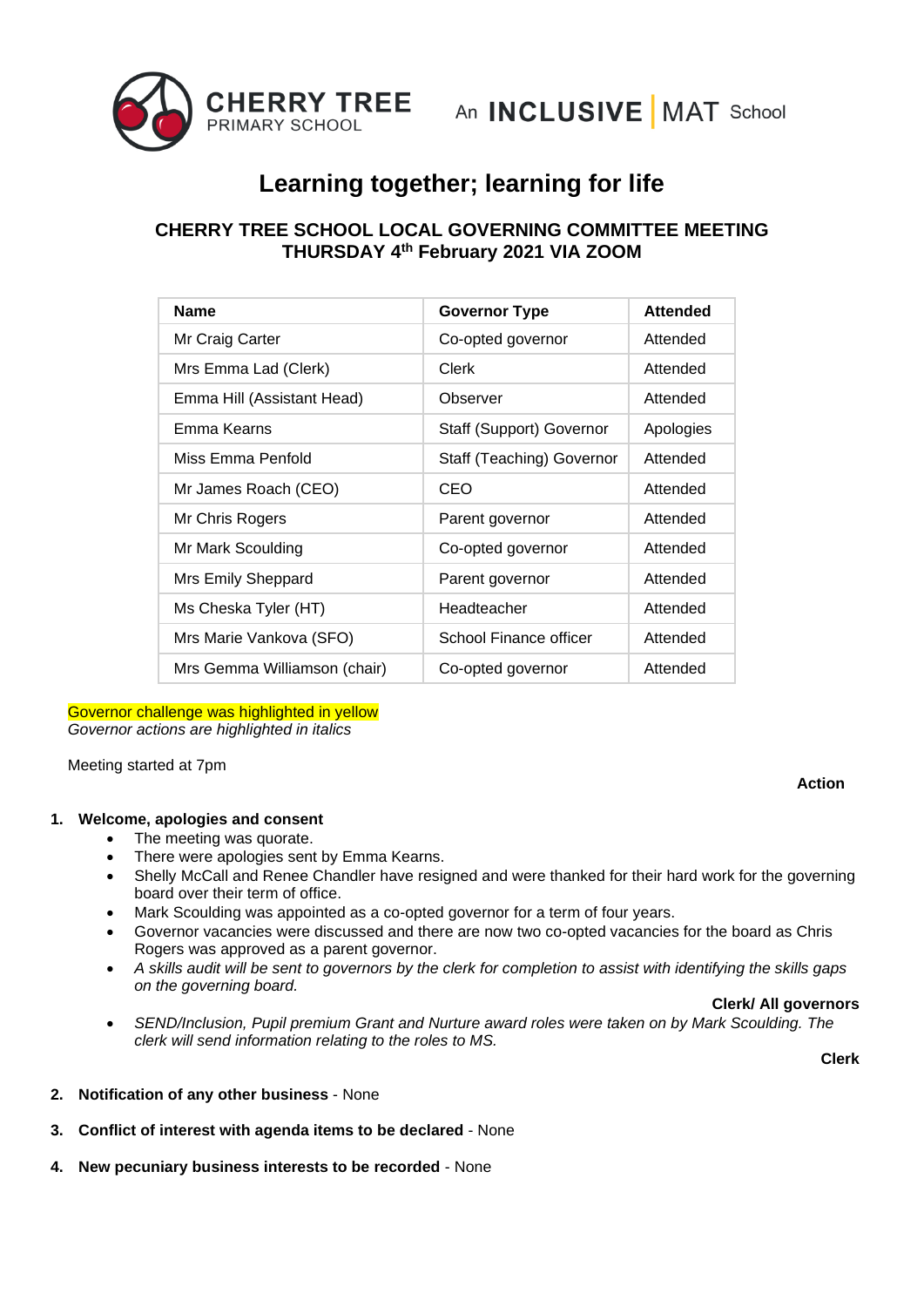# **5. Minutes of the last meeting 12.11.20 and matters arising**

Minutes were approved and will be signed by the Chair of governors electronically via Governor Hub. All matters arising were completed or agenda items

# **6. Response from Trust regarding LGC comments**

- HT performance management has taken place
- Environmental sustainability The CEO has taken on board comments and explained that the policy is written with children taking the lead and ensuring a sensible balance regarding the involvement of governors.
- BFS LGC meeting will move to the 15<sup>th</sup> June 2020
- Exclusion policy  $-$  being added to the websites
- The concern regarding the nursery playground at LHS has been reviewed and in future any issues will be reported through the premises plan.

The CEO updated that the online provision from the school is excellent and there has been positive feedback from parents which is not every school's experience. Parent governors fed back that the provision has been fantastic and the support which is offered one to one has also dealt with any parents concerns. The CEO explained that the attendance figures are fantastic and the parents were thanked for their contribution to the process.

There are now half termly meetings of the Chairs with the CEO and it is working to improve the communication between the boards.

G: The admission numbers, where are we at with driving the marketing of the school? CEO: The website pages/advertising videos have been improved. The numbers are down across Watford generally. There is a concern that the first-choice numbers are also down. The Marketing manager is working across the three schools to improve the marketing of the schools.

#### G: Are we focusing out advertising on social media?

HT: Yes, we have put a budget in place to support the focus of media. The marketing manager is supporting the school.

# G: Are other schools seeing the same issues?

CEO: Yes, there are enough places across Herts but the places are in the wrong place. Watford continues to have a low number of children whilst North of the County doesn't have enough school places. Some schools which were two form entry will be moving back to one form entry. Covid-19 is also having an impact and parents are very busy and concerned about sending children into school. Once the building work is completed there will be a further selling point for the school.

HT: The meetings with the marketing manager are very helpful and we are working on virtual nursery tours at present. The team within the school and across the Trust are working together to improve the marketing. The marketing manager is really keeping us focused as marketing could get lost during the pandemic and the daily work of the school.

The chair thanked the CEO for his time.

*7.31pm James Roach left the meeting*

# **7. Headteacher report including**

# **Documents distributed ahead of the meeting via Governor Hub**

- HT report
- Appendix 1
- Appendix 2

Additional comments:

• Marie Vankova was welcomed to the meeting as the School Finance Officer.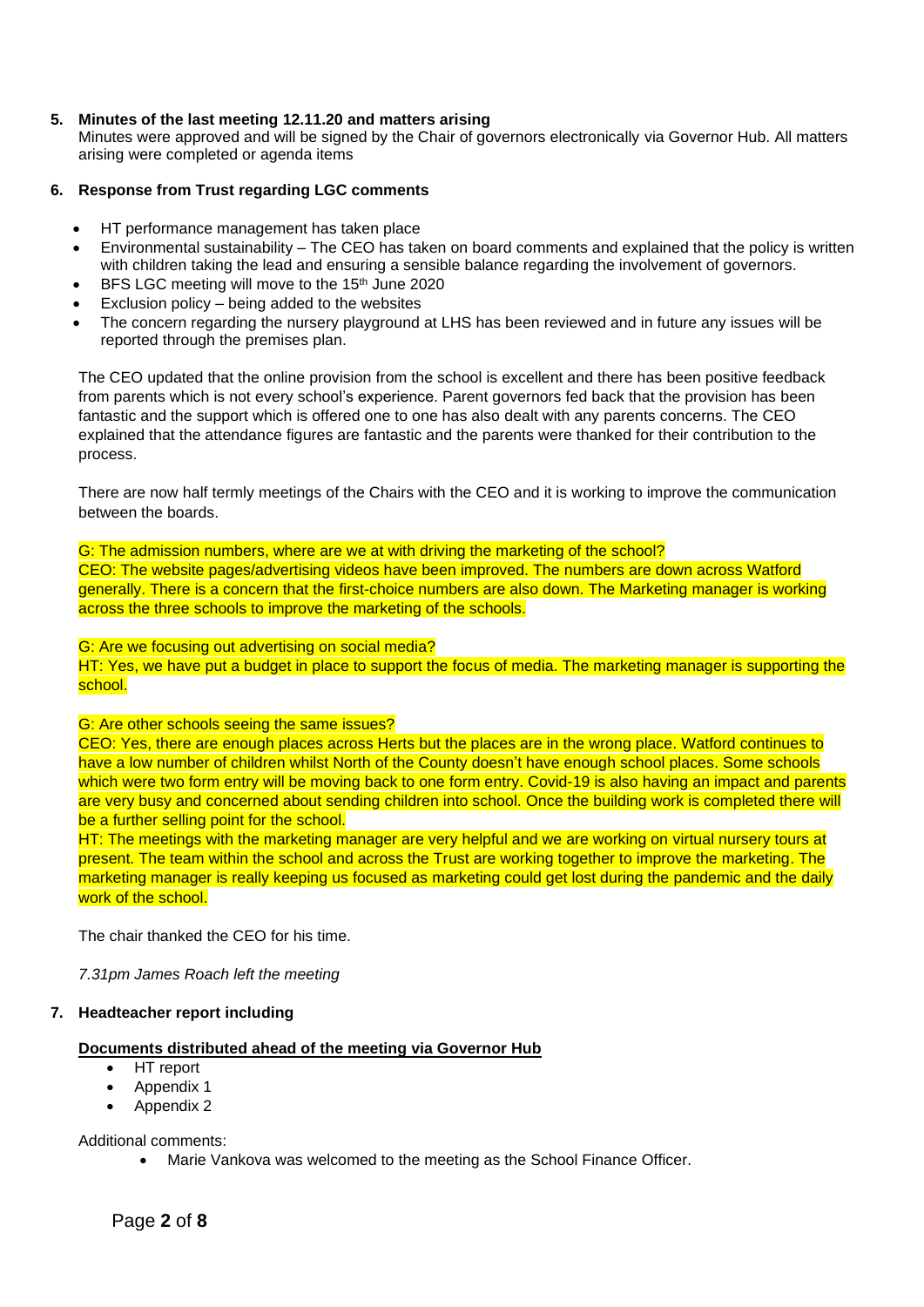- There are two members of staff who are intending on leaving for personal reasons at the end of the year. There have been interviews with NQT's today and one person has been appointed already. A further applicant has been offered but she is attending another interview before making her decision. The HT has arranged a tour on Monday with her as she has been unable to visit the school. G: Were the other candidates not suitable? HT: There was one candidate who was very close but the two appointed were strong on all four tasks and the groups completing the interviews felt they were the strongest candidates.
- The HT explained she has been overwhelmed by the feedback regarding online learning provision. That parents are going out of their way to positively feedback is fantastic. The feedback will be posted on Governor Hub for governors to review. The staff are working so hard at the moment and this is evident in the provision.
- An Early Years review has taken place and the report will be posted to governor hub. It was a half day remote review looking at phonics, the school website and speaking to staff. The Early Years Team did very well and the report represents the work they have completed in this area of the school. There are areas for development including focusing on the children's end points. The Team is very new and has had to deal with the pandemic so it is reasonable that this be an area for development.
- The HT explained that she has met some of the governors in person now, socially distanced, which has been really positive and helpful.
- The building of culture within the school has grown within CTS. The Phase leaders have been exemplary and have grown in confidence over the time I have been at the school. The Assistant HT's are also supporting the teachers and ensuring consistency across the school. Pastoral care has continued during the online learning and some of the leader's work has been shared across the Watford HT's as it was so outstanding.

#### G: Can you explain what has happened about uniform and what is happening for Pupil premium children in regard to uniform?

HT: Our logo has changed and so we felt it would be the right time to make a change to the uniform. We are working hard to ensure consistency in every area of the school. The uniform as a result needed to change. The Watford Observer picture taken for the children in Reception didn't reflect the ethos of the school. There is no expectation for anyone to go out and buy uniform and there is no set date for when the old uniform can no longer be used. The logo change is the only difference in the uniform.

For PP children we have around £500 of uniform with the old logo which could be sold to parents or be given to PP children. The PTA could be asked to see whether a set of uniform could be provided for each child to give something back and to support the uniform change.

G: I would be happy to opt out of that so that the uniform could go to children who needed it more or the money could be saved for the school. The uniform could also be donated back to the school which would help with the uniform needed in school. I agree with the Reception class photo's as it was noticeable that there was a big variety in the uniform which was worn in the school. The uniform should support a sense of belonging for the children.

HT: I need to reassure parents in terms of when they have to change the uniform.

G: A bookbag and jumper for all children from the Friends may be good for marketing as the children carry the bookbag everywhere.

G: To replace the uniform for a child could cost nearly £250 for families and so it may be more sensible to focus on the jumper having the logo rather than the whole uniform.

G: The Salvation Army could help with getting funding for uniform and stationary etc. from the whole community through various forums.

HT: Thank you. Regarding the polo shirts, I am trying to ensure consistency and high expectations. The school, however, will not penalise parents if the polo shirts do not have logo. We need to make it clear what our expectations are but also be realistic and inclusive in the policing of the policy.

# Finance report

G: There was a top up for the English and PE curriculum, what impact has that had and why did you spend more?

Marie: We are legally bound to spend the Sports premium and initially it had been miscalculated. The English was used for the purchase of further books.

HT: The Sports premium is used for PE coaches and I will have to look into the English and report back via Governor Hub.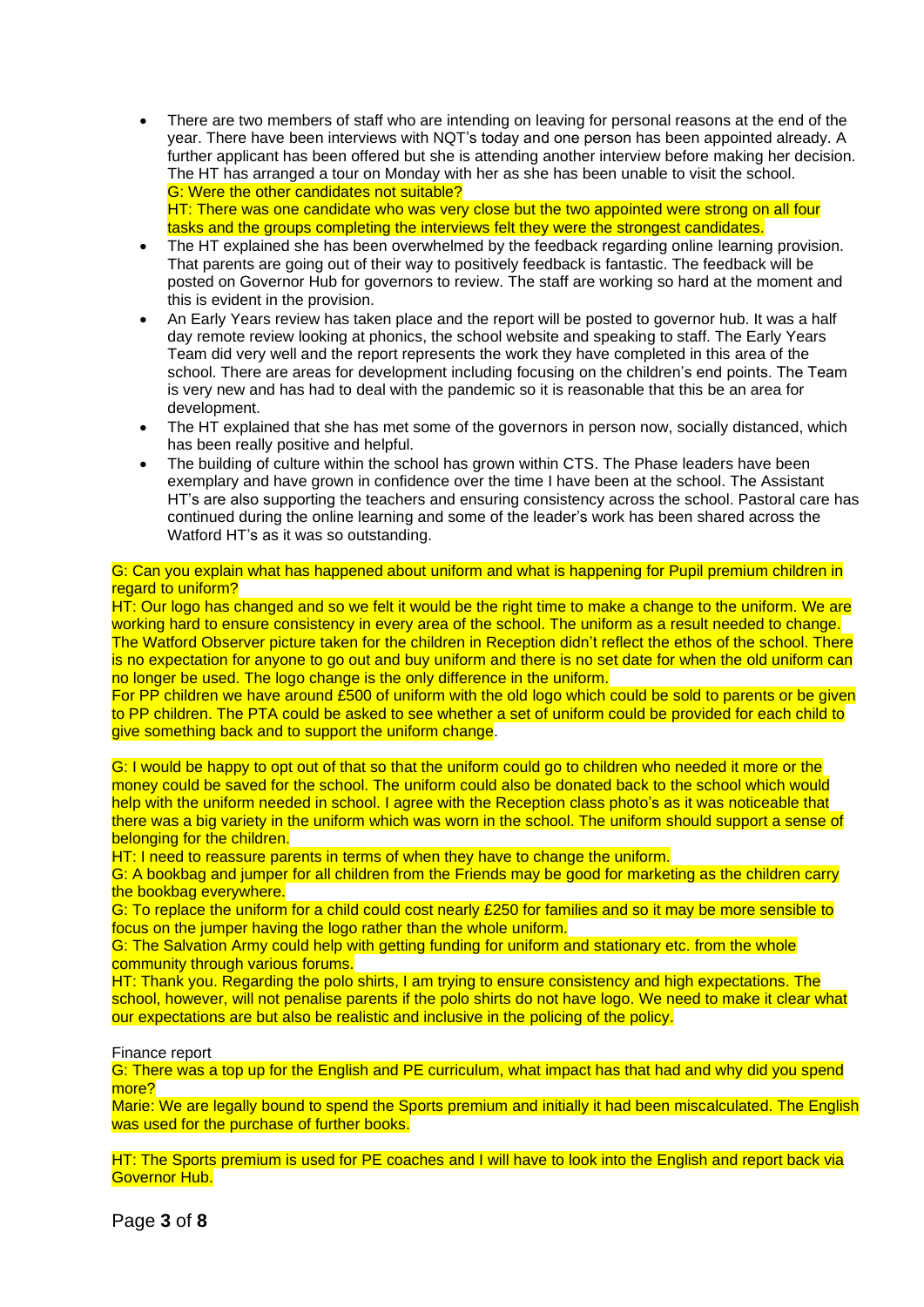G: The census data may be based on October 2020 and our numbers have increased. What is the impact? HT: The biggest impact would be on Pupil premium numbers as they have increased. It would have an impact of around £10,000. I will report back on where we can cost save on Governor Hub.

NOTE SENT AFTER THE MEETING VIA GOVERNOR HUB:

- *£720 extra for the English budget - this money was used to buy a Christmas book for every child. This was funded from the catch - up premium and the impact was that every child had access to a new book to read over Christmas to continue to promote a love for reading. Another desired impact was more on the wellbeing side and the feeling of 'togetherness' we were trying to create which has been so difficult over the last year. We were keen for every child to feel a part of this and to benefit both emotionally and educationally.*
- *£2,000 extra for PE budget - this money was saved from the cancellation of the swimming lessons in the Autumn term; the PE budget needed to be topped-up to balance the Sports Premium Grant which is £19,400 for this year. We have planned to spend the £2,000 on Bikebility for Year 5 and Year 6 as unfortunately the last year 5 (current year 6) didn't get the chance to do Bikebility last year as the event was cancelled due to Covid-19. Impact: road safety awareness for our children.*

G: You are having weekly assemblies and I am happy to take assemblies for the children if it would alleviate work for the teachers. Also, on the question of children not engaging in home learning. I am meeting with the pastoral leads for the Trust next week to see whether packs would be helpful including stationary, snacks etc.

G: I know that packs have been delivered for SEN children which have a focus so that may be helpful. **HT: That would be very helpful** 

G: We had costed for PP children to have one to one support in school. As the children are now not in school, we are providing PP books for maths, English and writing which should help them at home. G: These packs should help convey the fact that the community continues to be there to help families and support them.

G: We could also check with the local community whether there are any resources which they could donate to support home learning.

*8.15pm Marie Vankova left the meeting*

# **8. Review and update School Plan/ discuss targets**

# **Documents distributed ahead of the meeting via Governor Hub**

• CTS School plan

The HT was thanked for her work on the plan by governors.

#### **9. Governor monitoring**

#### **Documents distributed ahead of the meeting via Governor Hub**

• H&S visit feedback 4.12.20

| Role                                               | <b>Governor</b> | Autumn term visit                                                           | <b>Spring term visit</b>                             |
|----------------------------------------------------|-----------------|-----------------------------------------------------------------------------|------------------------------------------------------|
| Environmental<br>governor<br>(Green Flag<br>award) | Craig<br>Carter | Meeting to be booked<br>with the environmental<br>leader within the school. | Not possible at the<br>moment due to the<br>pandemic |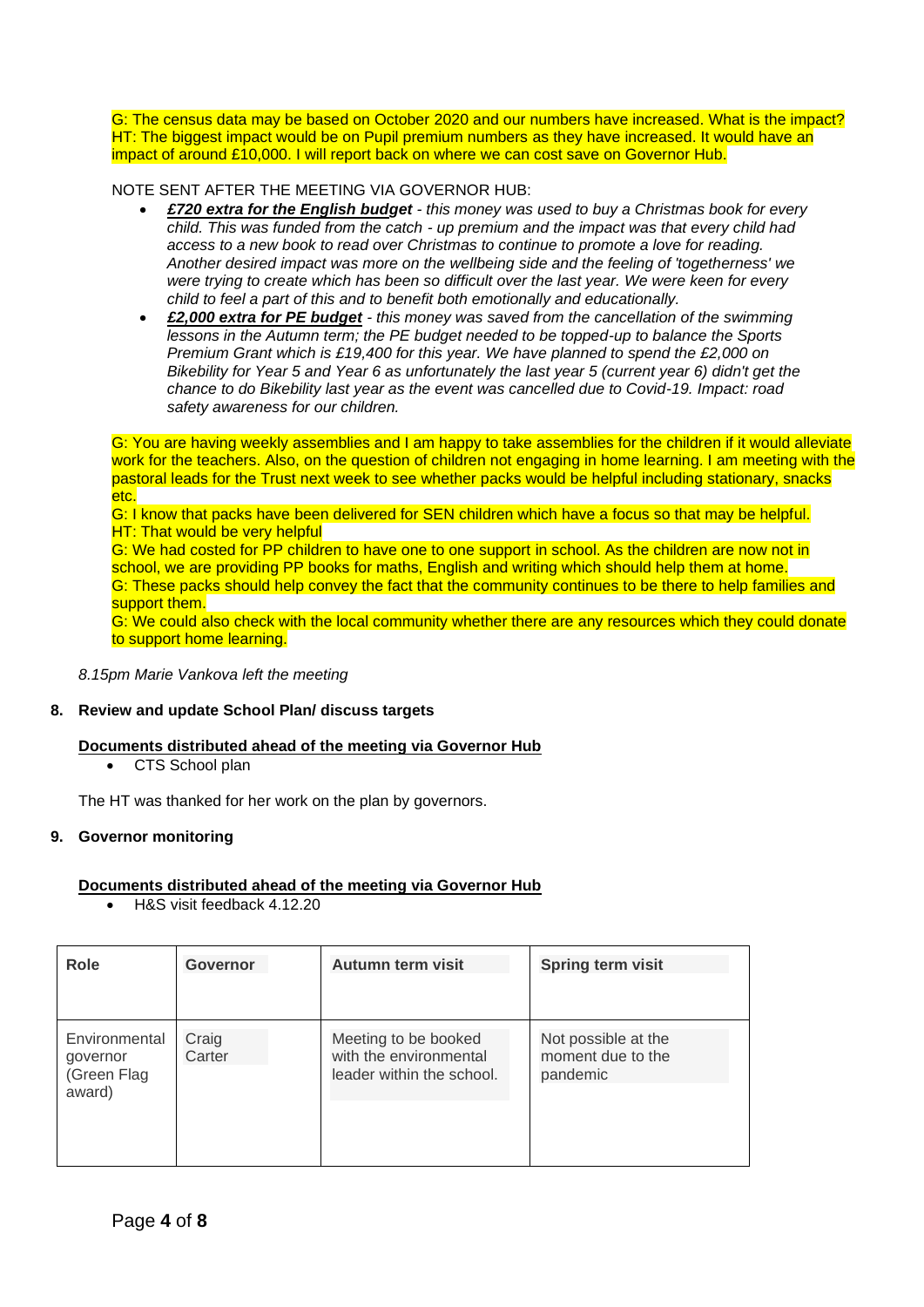| Health &<br>Safety                        | Craig<br>Carter                                     | Termly visit and report<br>completed                                                                                                                                                                                                                                                     | Annual report meeting to<br>be booked                                                                           |
|-------------------------------------------|-----------------------------------------------------|------------------------------------------------------------------------------------------------------------------------------------------------------------------------------------------------------------------------------------------------------------------------------------------|-----------------------------------------------------------------------------------------------------------------|
| Inclusion/<br><b>SEND</b>                 | Renee<br>Chandler<br>Mark<br>Scoulding              | The SEND visit was very<br>positive and the governor<br>was very pleased with<br>the diligence of the<br>SENCo. A working group<br>with parents, the school<br>SEND governors and the<br>SENCo will be set up.<br>Phone visit and funding<br>questions and answers<br>session completed. | <b>Clerk to send further</b><br>information on the role and<br>remote visit to be<br>completed                  |
| Modern<br>Foreign<br>Languages            | Chris<br>Rogers                                     | Visit to be booked                                                                                                                                                                                                                                                                       | Not possible at the<br>moment due to the<br>pandemic                                                            |
| <b>Nurture</b><br>Award<br>governor       | Renee<br>Chandler<br>Mark<br>Scoulding              | An email conversation<br>has taken place and a<br>meeting will be booked.                                                                                                                                                                                                                | Not possible at the<br>moment due to the<br>pandemic                                                            |
| Pupil<br>Premium                          | Shelly<br><b>McCall</b><br><b>Mark</b><br>Scoulding | Emma Hill will contact<br>Shelly to book a virtual<br>meeting                                                                                                                                                                                                                            | Clerk to send further<br>information on the role and<br>remote visit to be<br>completed                         |
| Safeguarding/<br>Children<br>Looked After | Emily<br>Sheppard/<br>Craig<br>Carter               | December 2020 - visit to<br>discuss roles and termly<br>report.                                                                                                                                                                                                                          | Visit being booked at<br>present                                                                                |
| School<br>Improvement                     | Gemma<br>Williamson                                 | Regular updates<br>received                                                                                                                                                                                                                                                              | HIP Visit attended and<br>Early years feedback.<br>Communication with EYFS<br>Leader<br>Regular contact with HT |
| Sports<br>premium                         | Chris<br>Rogers                                     | Visit to be booked                                                                                                                                                                                                                                                                       | Electronic visit to be<br>booked                                                                                |

**All governors**

# **10. Governor to complete a school website audit**

#### **Documents distributed ahead of the meeting via Governor Hub**

• Website checklist

*Phone website – Chris Rogers PC website – Emily Sheppard*

# **Standing items:**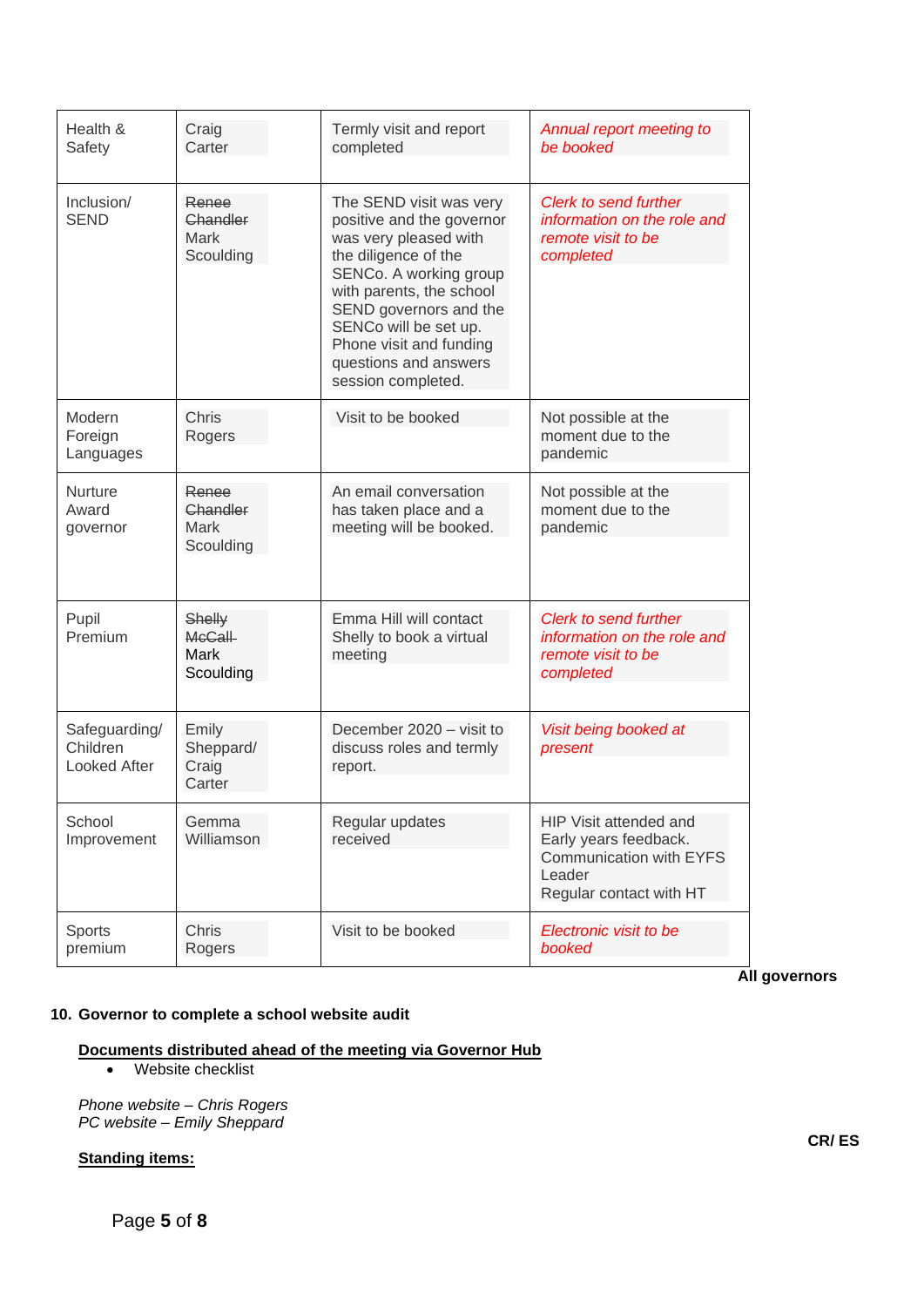# **11. Items from Trust board meeting – covered under HT report/ CEO update**

#### **Documents distributed prior to the meeting via Governor Hub**

- 07.09.20 IMAT Trustees minutes
- 14.10.20 IMAT Trustees minutes
- 15.12.20 IMAT AGM meeting
- AGM PowerPoint

#### **12. Risk review** (From Trust Risk Register High Risks)

#### Pupil Numbers

There is a lot of marketing online and we do need to make sure that we are reaching those who don't use technology. We have contacted nurseries but we are worried about using leaflets for example at present due to Covid-19.

*G: All the schools have done well engaging the community on twitter but maybe using Instagram would be helpful as that is used by parents as well.* 

*Chair: It is on the schools marketing plan and the marketing manager will be working on this in the short term.* 

*G: Could we work on getting pieces into the local press as this helps build the online footprint for the school? HT: I will take all of these suggestions back to the Marketing manager.* 

*The clerk was asked to start a marketing thread for governors on Governor Hub*

**HT**

**Clerk**

G: Staff wellbeing is a concern at the moment. Without staff the school and community will be negatively impacted. How are we making sure we are keeping staff wellbeing as a priority? HT: The staff are working hard and it is exhausting. We have started to talk about it as Watford Heads. The ongoing debate is that we are good at the small things which are manageable but the longer-term impact

needs to be monitored and reviewed. The SLT are continuing to work on this and discuss. Examples of changes which have been made to support welfare are:

- **The Team have agreed to not send emails after hours.** 
	- Parents evening week has been changed to welfare calls during the school day and we have released teachers from classes during that week so that they are not overloaded. Work has been provided for the children during this time.
- A governor sent in biscuits for the staff.
- We also have our SAS service which includes private medical help, counselling and physiotherapy. Staff are using this at the moment where necessary.

G: The small things are good but those need to be planned as well. Mental Health is an area we need to monitor for the staff.

Staff G: The culture is changing in the school and when the phase leaders met with SLT they felt comfortable to speak about concerns and this is now the culture throughout the school.

*Clerk asked to add staff welfare and wellbeing to the agenda for next meeting.* 

- Covid Risk assessment
- *Any other local risk which Trustees need to consider – Welfare and wellbeing of staff*

# **13. Safeguarding**

# **Documents distributed ahead of the meeting via Governor Hub**

• Termly report to governors

# **14. Health and Safety** issues to report to the Trust

- Confirmation from HT that Autumn Term H&S review completed completed
- Date to be set this term for Annual H&S review to be completed with H&S Governor to be booked

• *Any H&S issues to discuss – None*

• CIF bid – the work is underway and the school is changing and improving rapidly.

**Clerk (Trust)**

**Clerk (Agenda)**

**HT/ CC**

**Clerk (Trust)**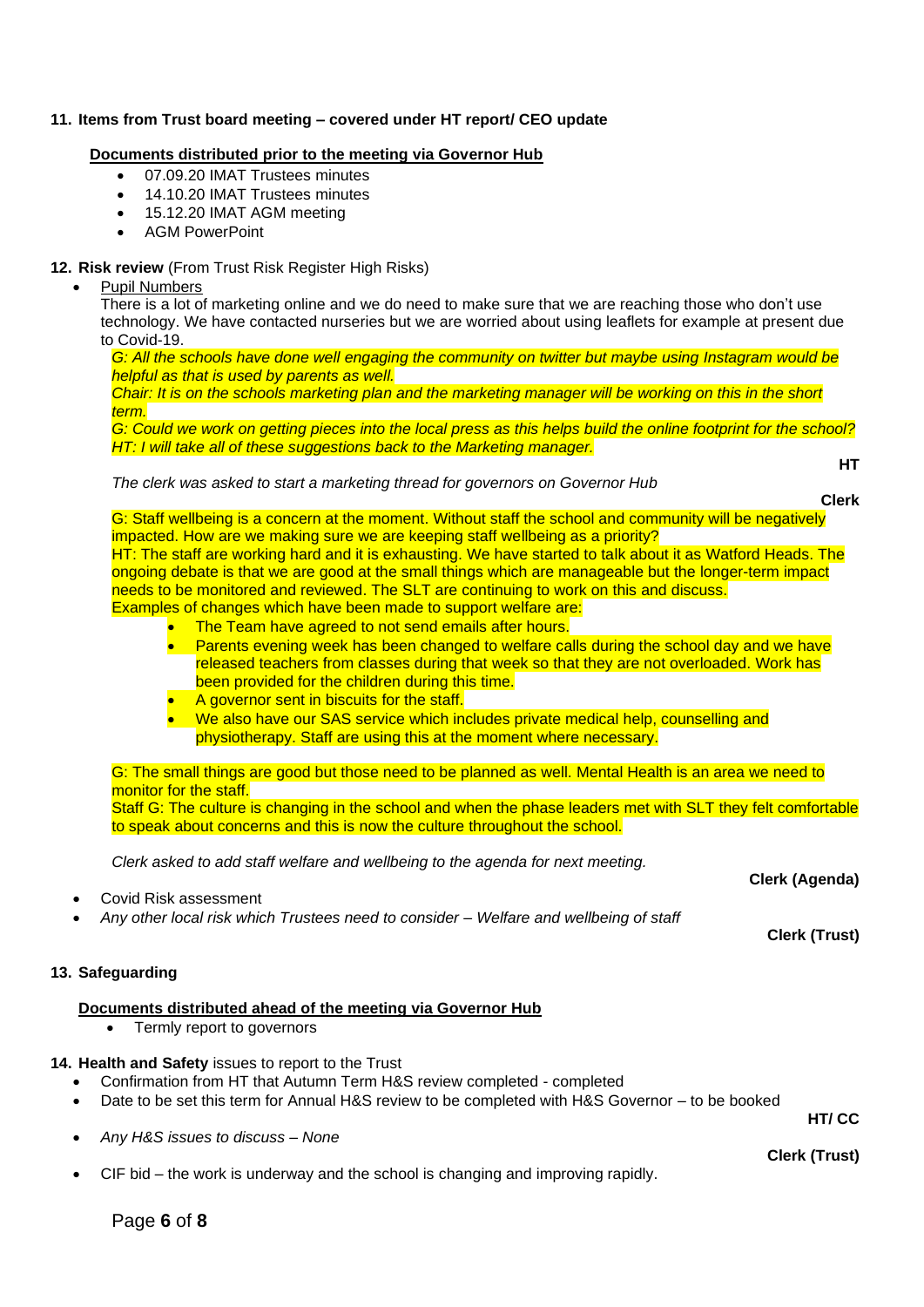#### **15. Policy tracker review and policies due**

- The following policies were approved for use:
- Local Equality statement –
- G: It says pupil numbers are 443. Is that right?

HT: Yes. That is not capacity but it is improved from the October census

• Marking and feedback policy (from last meeting)

G: Do staff feel the policy is usable?

HT: The process of creating the document has been shared with staff. The final version has not been shared with them as the school went into lock down but now approved, we will ensure it is explained thoroughly.

#### 16. **Training**

Governors were reminded of the training available from HFL.

#### **17. Clerks update**

• Keeping Children Safe in Education (KCSIE) changes – update GH

KCSiE has been updated to take account of changes to recruitment after the UK left the EU. The latest version can be downloaded. As these changes involve safer recruitment - senior leaders, governors, and office staff who deal with recruitment or the single central register should be informed.

#### The changes to the guidance are as follows:

This update replaces Keeping Children Safe in Education September 2020. Changes are strictly limited to those related to the UK leaving the EU on 31 December 2020. European Economic Area (EEA) regulating authority teacher sanctions or restrictions 149.

From 01 January 2021 the TRA Teacher Services system will no longer maintain a list of those teachers who have been sanctioned in EEA member states. Now Schools and colleges must make any further checks they think appropriate so that any relevant events that occurred outside the UK can be considered. These checks could include, where available:

- $\circ$  criminal records check for overseas applicants Home Office guidance can be found on [GOV.UK;](http://gov.uk/) and for teaching positions
- $\circ$  obtaining a letter of professional standing from the professional regulating authority in the country in which the applicant has worked. Advice about which regulatory or professional body applicants should contact is available from the National Recognition Information Centre for the United Kingdom, UK NARIC.

*Governors were asked to read the changes to KCSIE and then update their confirmation of understanding on Governor Hub*

#### **All governors**

• *Diversity in the Governing body webinars – Governors were encouraged to listen to the six-part series on Diverse governance. You can view the webinars via You Tube <https://www.youtube.com/hashtag/diversegovernance> or click here: [#Diversegovernance](https://www.youtube.com/hashtag/diversegovernance)*

**All governors**

# **18. Any other business** - None

#### **19. Items to be sent to Trust/ LABs**

• *Any other local risk which Trustees need to consider – Welfare and wellbeing of staff*

**Clerk (Trust)**

**Clerk (Trust)**

• *Any H&S issues to discuss – None*